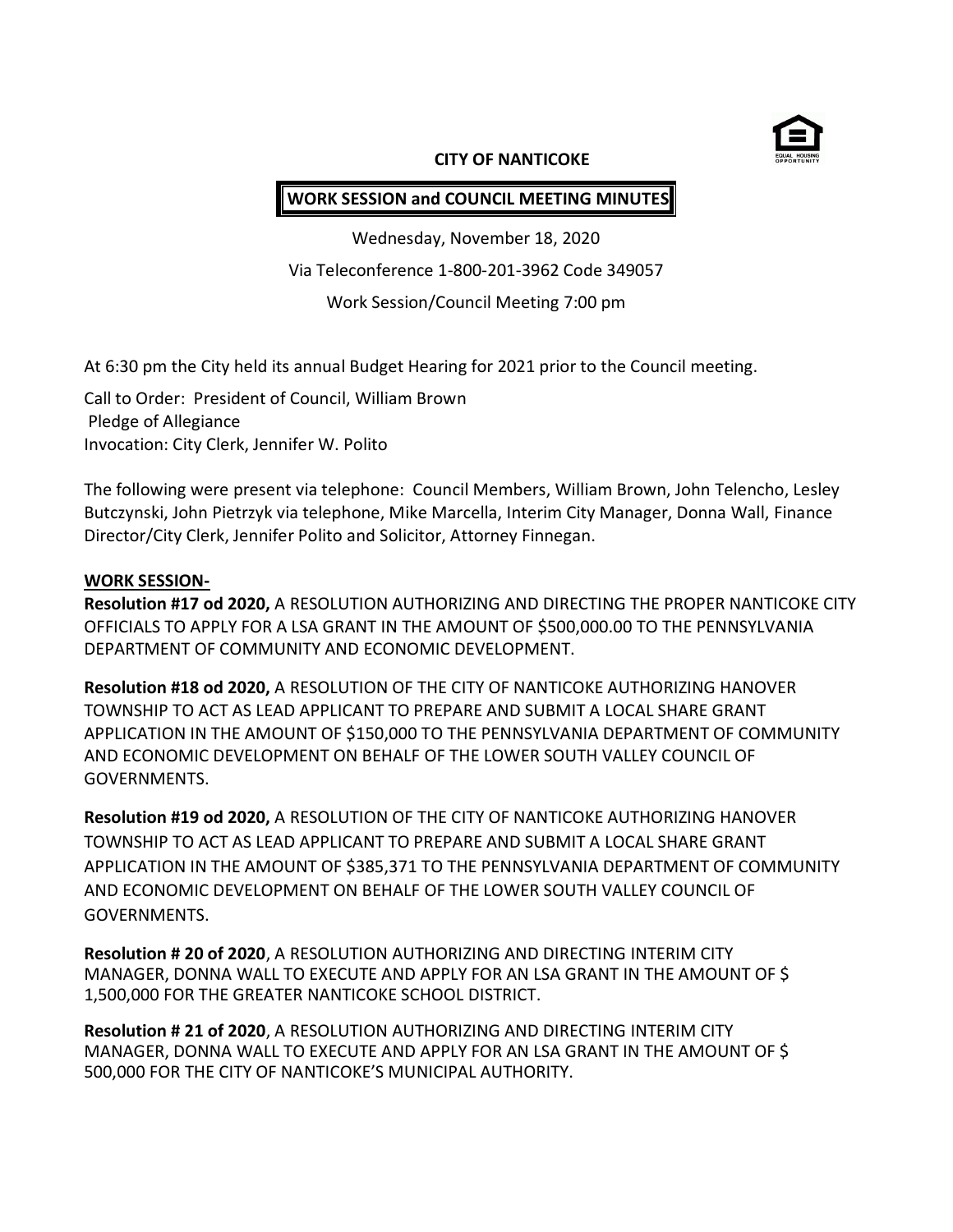**Resolution # 22 of 2020**, A RESOLUTION OF THE CITY COUNCIL FOR THE CITY OF NANTICOKE APPROVING THE ABATEMENT OF DELINQUENT CITY OF NANTICOKE PROPERTY TAXES FOR THE PROPERTY LOCATED AT 1206 SOUTH PROSPECT STREET, CITY OF NANTICOKE.

**Ordinance 12 of 2020, (First Reading)** AN ORDINANCE OF THE CITY COUNCIL OF THE CITY OF NANTICOKE, LUZERNE COUNTY, PENNSYLVANIA, APPROVING THE BUDGET OF THE CITY OF NANTICOKE FOR 2021.

**Ordinance #13 of 2020, (First Reading)** AN ORDINANCE OF THE CITY COUNCIL OF THE CITY OF NANTICOKE, LUZERNE COUNTY, PENNSYLVANIA ESTABLISHING A MILLAGE RATE OF TAXATION FOR 2021.

## **Administrative Updates-**

The Mayor has submitted the October 2020 Department reports to Council for their review and Jennifer has posted them on the City's website.

**Donna Wall** updated Council and residents on the following:

- The City is in the process of being audited by the Auditor General on the City's Pension Plans.
- **PIB punch list of items that the contractor has to fix is still being completed.**
- **Doona asked Council for feedback and guidance on the Multimodel grant they received for** Kosciuszko Street. Donna stated we can either work with the money we received and just do the sidewalks or apply for another grant to see if we are awarded more money to complete the project in full. Vice President Telencho asked what the downside was is we started the project now and Donna stated we will save money on the job if it is bidded as one job versus two jobs. Vice President Telencho asked Donna if we wait will the first grant expire and Donna stated no not right away but if we get close to expiring, she could do an extension. President Brown asked Donna if we got a commitment from Northpoint and she said yes and that money will be used as our match for the grant. President Brown asked Donna about PennDOT finishing the repairs to Hanover Street by the end of year and Donna stated yes. President Brown asked Donna if all the Resolutions concering the LSA grants on this agenda were reapplications and Donna said all but Resolution #19, that is a new application.

**A Motion** was made by Councilmember Telencho seconded by Councilmember Pietrzyk to adjourn the work session. Motion carried unanimously.

## **REGULAR MEETING** Comments from the Public agenda items only.

Mr. Knapp stated he has no comments on the agenda items but he did want to comment on the City doing a good job.

## **Old Business**

None

## **New Business**

**A Motion** to approve the November 4, 2020 minutes was made by Councilmember Marcella seconded by Councilmember Telencho. Motion carried unanimously.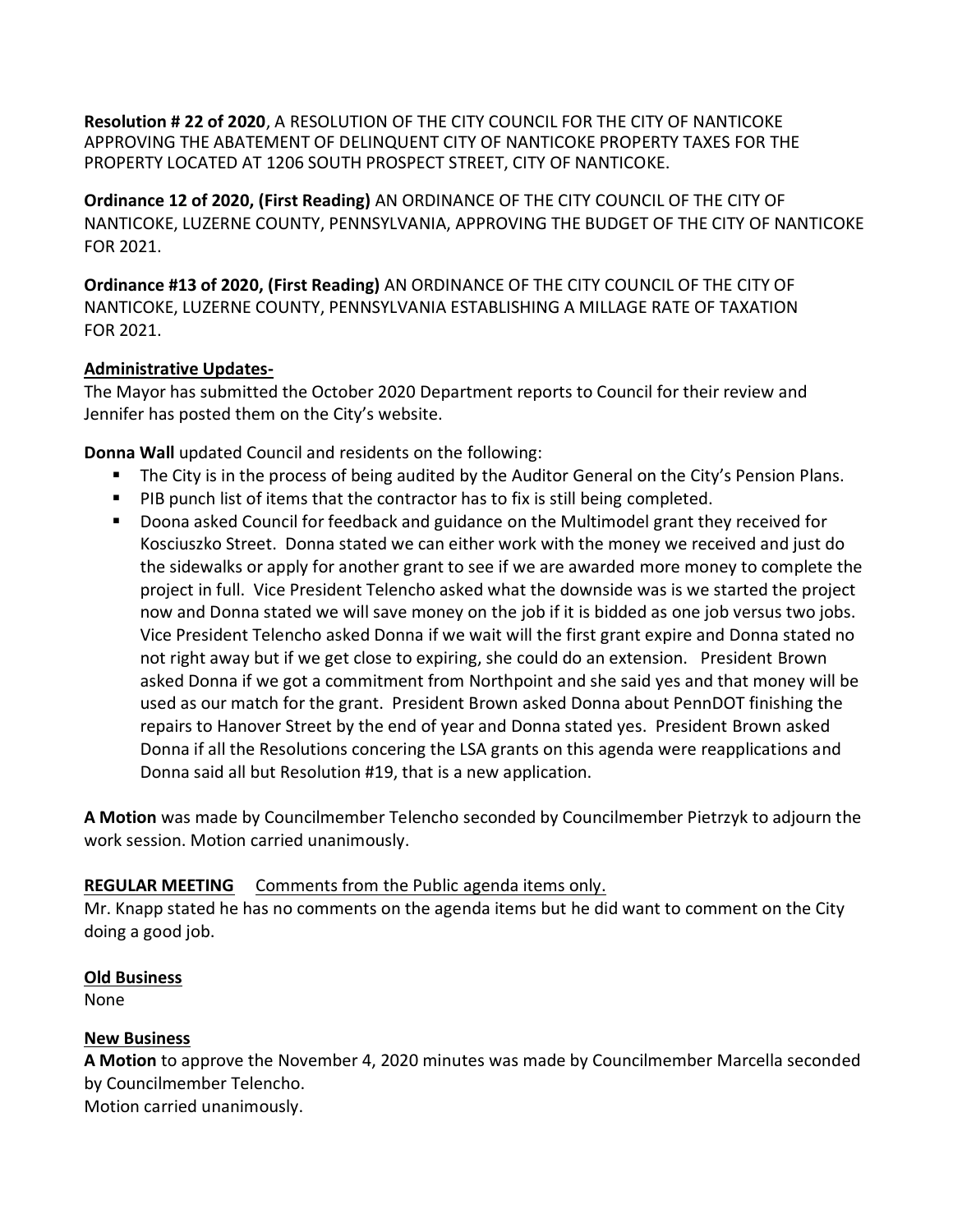**A Motion** to approve the payment of the bills in the amount of \$309,698.16 (Payroll(s) \$91,166.82 and Payables \$218,531.34) was made by Councilmember Pietrzyk seconded by Councilmember Butczynski. Motion carried unanimously.

**A Motion to approve Resolution #17 od 2020,** A RESOLUTION AUTHORIZING AND DIRECTING THE PROPER NANTICOKE CITY OFFICIALS TO APPLY FOR A LSA GRANT IN THE AMOUNT OF \$500,000.00 TO THE PENNSYLVANIA DEPARTMENT OF COMMUNITY AND ECONOMIC DEVELOPMENT was made by Councilmember Marcella seconded by Councilmember Butczynski. Motion carried unanimously.

**A Motion to approve Resolution #18 od 2020,** A RESOLUTION OF THE CITY OF NANTICOKE AUTHORIZING HANOVER TOWNSHIP TO ACT AS LEAD APPLICANT TO PREPARE AND SUBMIT A LOCAL SHARE GRANT APPLICATION IN THE AMOUNT OF \$150,000 TO THE PENNSYLVANIA DEPARTMENT OF COMMUNITY AND ECONOMIC DEVELOPMENT ON BEHALF OF THE LOWER SOUTH VALLEY COUNCIL OF GOVERNMENTS was made by Councilmember Telencho seconded by Councilmember Butczynski. Motion carried unanimously.

**A Motion to approve Resolution #19 od 2020,** A RESOLUTION OF THE CITY OF NANTICOKE AUTHORIZING HANOVER TOWNSHIP TO ACT AS LEAD APPLICANT TO PREPARE AND SUBMIT A LOCAL SHARE GRANT APPLICATION IN THE AMOUNT OF \$385,371 TO THE PENNSYLVANIA DEPARTMENT OF COMMUNITY AND ECONOMIC DEVELOPMENT ON BEHALF OF THE LOWER SOUTH VALLEY COUNCIL OF GOVERNMENTS was made by Councilmember Marcella seconded by Councilmember Butczynski. Motion carried unanimously.

**A Motion to approve Resolution # 20 of 2020**, A RESOLUTION AUTHORIZING AND DIRECTING INTERIM CITY MANAGER, DONNA WALL TO EXECUTE AND APPLY FOR AN LSA GRANT IN THE AMOUNT OF \$ 1,500,000 FOR THE GREATER NANTICOKE SCHOOL DISTRICT was made by Councilmember Pietrzyk seconded by Councilmember Telencho. Motion carried unanimously.

**A Motion to approve Resolution # 21 of 2020**, A RESOLUTION AUTHORIZING AND DIRECTING INTERIM CITY MANAGER, DONNA WALL TO EXECUTE AND APPLY FOR AN LSA GRANT IN THE AMOUNT OF \$ 500,000 FOR THE CITY OF NANTICOKE'S MUNICIPAL AUTHORITY was made by Councilmember Marcella seconded by Councilmember Telencho. Motion carried unanimously.

**A Motion to approve Resolution # 22 of 2020**, A RESOLUTION OF THE CITY COUNCIL FOR THE CITY OF NANTICOKE APPROVING THE ABATEMENT OF DELINQUENT CITY OF NANTICOKE PROPERTY TAXES FOR THE PROPERTY LOCATED AT 1206 SOUTH PROSPECT STREET, CITY OF NANTICOKE was made by Councilmember Marcella seconded by Councilmember Telencho. Motion carried unanimously.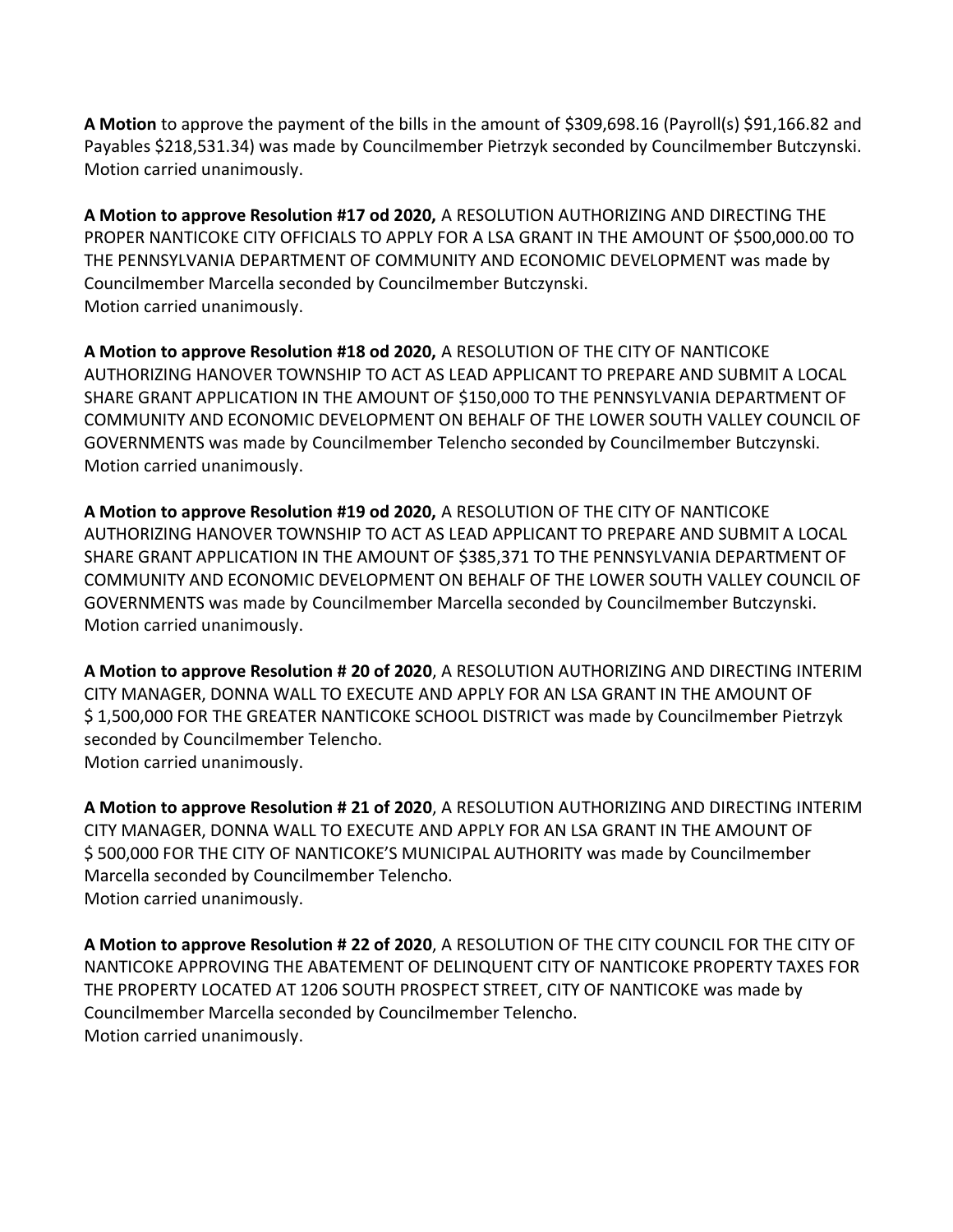**A Motion to approve Ordinance 12 of 2020, (First Reading)** AN ORDINANCE OF THE CITY COUNCIL OF THE CITY OF NANTICOKE, LUZERNE COUNTY, PENNSYLVANIA, APPROVING THE BUDGET OF THE CITY OF NANTICOKE FOR 2021 was made by Councilmember Marcella seconded by Councilmember Butczynski. Motion carried unanimously.

**A Motion to approve Ordinance #13 of 2020**, (**First Reading**) AN ORDINANCE OF THE CITY COUNCIL OF THE CITY OF NANTICOKE, LUZERNE COUNTY, PENNSYLVANIA ESTABLISHING A MILLAGE RATE OF TAXATION FOR 2021 was made by Councilmember Marcella seconded by Councilmember Pietrzyk. Motion carried unanimously.

## **COMMENTS FROM THE PUBLIC –**

**Mr. Ron Knapp** suggested that the next time meetings are switched to teleconferences, that he be notified. Mr. Knapp stated his contact information is on the comment sheet he fills out every meeting. Jennifer explained that she and Donna dropped everything they were doing once they found out the building had a COVID-19 exposure and acted accordingly to close down the building, get cleaning and sanitizing scheduled, make signs for the doors, notify the newspaper, and put the announcement on the website and Facebook pages. She apologized that he was not contacted but a lot had to get done in a short amount of time since they were not notified until the end of the day. Mr. Knapp also suggested we considered using the ZOOM platform for our virtual meetings because it is more professional and more people may participate in the virtual meetings. Vice President Telencho and Jennifer Polito both agreed that ZOOM is not the answer because it is not a good platform. Mr. Knapp asked Donna for an update on talking with WVSA to coordinate the next street sweeping better than the last one and Donna replied she spoke to them and we hope that the City can get the word out sooner for when the street sweeping will be done. Mr. Knapp stated that he is on board with making the Water Company repair Hanover Street to Market Street.

## **Correspondence-**

-None

## **Announcements-**

The City of Nanticoke will be closed on Thursday, November 26, 2020 and Friday November 27, 2020 in observance of Thanksgiving. The Mayor and Council wish everyone a safe and Happy Thanksgiving.

## **Councilmember Comments-**

Vice President Telencho stated all of the back of the "Welcome" signs are completed with the stenciling.

All other Councilmembers present had no further comments.

## **Meeting Adjournment-**

Councilmember Pietrzyk made the motion to adjourn, seconded by Councilmember Butczynski, roll call.

Motion carried unanimously.